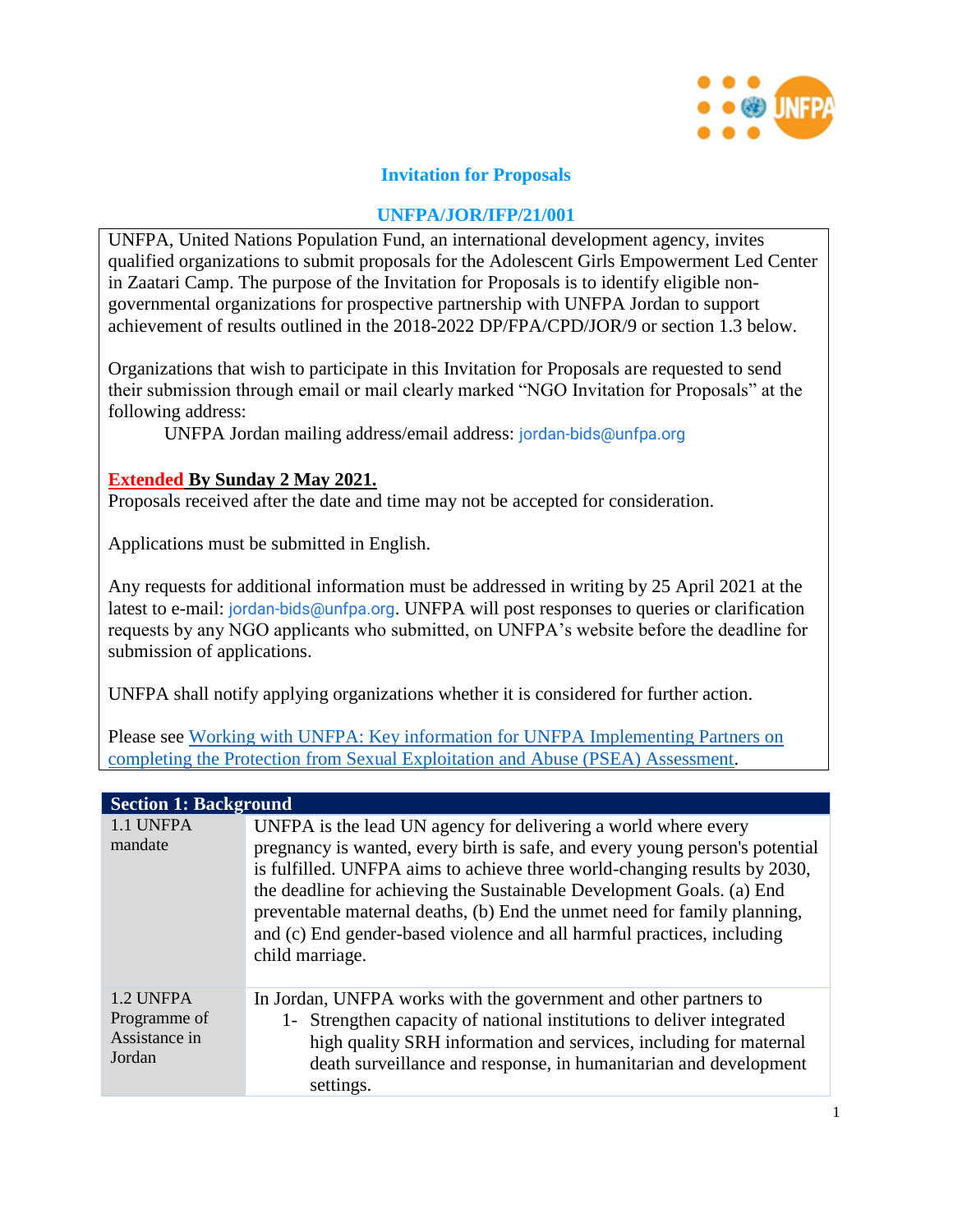|                         | 2- Improve young people's ability to exercise SRH rights in<br>development and humanitarian settings.<br>3- Strengthen national capacities to prevent and respond to gender<br>based violence, with focus on advocacy, data and coordination in<br>development and humanitarian settings.<br>4- Strengthen national capacities to address child, early and forced<br>marriage.<br>Further information on the programme can be found on<br>http://jordan.unfpa.org/                                                                                                                                                                                                                             |
|-------------------------|------------------------------------------------------------------------------------------------------------------------------------------------------------------------------------------------------------------------------------------------------------------------------------------------------------------------------------------------------------------------------------------------------------------------------------------------------------------------------------------------------------------------------------------------------------------------------------------------------------------------------------------------------------------------------------------------|
| 1.3 Specific<br>results | Within this framework and as set out in 2018-2022 DP/FPA/CPD/JOR/9<br>working with government and other partners, UNFPA is seeking to partner<br>with an implementing agency for dedicating a part of the "Community and<br>Training Center" CTC compound space in Zaatari Refugee Camp to<br>innovative adolescent girls-led activities across UNFPA programme<br>components: GBV, SRH, and youth and to implement an Adolescent Girls<br>Empowerment Led Programme (AGEL) at the center.                                                                                                                                                                                                     |
|                         | <b>AGEL</b> objectives:                                                                                                                                                                                                                                                                                                                                                                                                                                                                                                                                                                                                                                                                        |
|                         | a. To build the economic, social and health assets of<br>disadvantaged adolescent girls and mentor young women in<br>Zaatari Camp through leading activities in a safe space, over<br>a period of 1 year.<br>b. To equip group of mentors with leadership and management<br>skills to run the center and their lives;<br>To propose innovative solutions to address main socio-health<br>c.<br>issues identified by the girls in the programme (for example<br>Child marriage or sexual harassment)<br>d. To improve referrals to the specialized GBV and SRH<br>advanced services in the camps and accessibility for<br>adolescent girls.                                                     |
|                         | The scope of the work includes delivering projects and programmes on the<br>ground in Jordan UNFPA's mandate areas, in a cost-effective manner, and<br>in agreement with work plans pre-agreed and signed with UNFPA Jordan.<br>UNFPA mandate areas are: $(1)$ sexual and reproductive health and rights; $(2)$<br>adolescents and youth; (3) gender equality and women's empowerment; and<br>(4) population dynamics. Activities should contribute to the achievement of<br>the 4 results mentioned in items (a) through (d) above. As the proposal is the<br>basis for selecting a partner(s), please ensure it includes sufficient<br>information to facilitate the review of the proposal. |
|                         | For more details: Please refer to the concept note.                                                                                                                                                                                                                                                                                                                                                                                                                                                                                                                                                                                                                                            |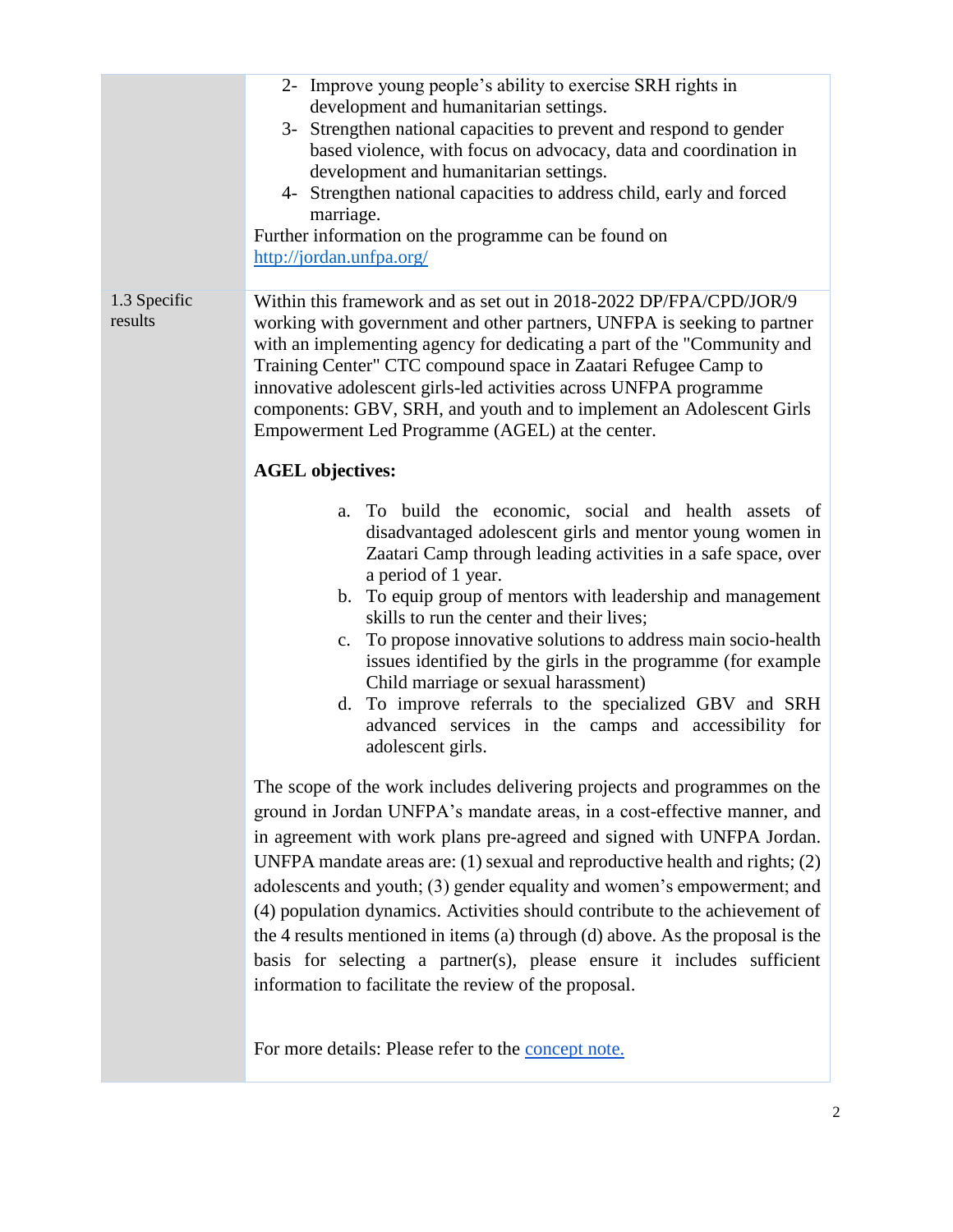|                                                        | <b>Section 2: Application requirements and timelines</b>                                                                                                                                                                                                                                                                                                                                                                                                |                                              |
|--------------------------------------------------------|---------------------------------------------------------------------------------------------------------------------------------------------------------------------------------------------------------------------------------------------------------------------------------------------------------------------------------------------------------------------------------------------------------------------------------------------------------|----------------------------------------------|
| 2.1<br>Documentation<br>required for the<br>submission | The expression of interest shall include the following documentation:<br>Copy of provisions of legal status of the NGO in Jordan [Required to be<br>eligible for review]<br>Copy of provisions of legal status of the NGO in home country (for<br>$\bullet$<br>$INGOs$ )<br>Attachment I – NGO Profile and Programme Proposal<br>$\bullet$<br>Latest annual report and audit report as separate documents or hyperlink<br>$\bullet$<br>to the documents |                                              |
| 2.2 Indicative<br>timelines                            | Invitation for Proposal issue date                                                                                                                                                                                                                                                                                                                                                                                                                      | 28 March 2021 / Extended on 18<br>April 2021 |
|                                                        | Deadline for submissions of proposals                                                                                                                                                                                                                                                                                                                                                                                                                   | <b>2 May 2021</b>                            |
|                                                        | Deadline for requests of additional<br>information/clarifications                                                                                                                                                                                                                                                                                                                                                                                       | 25 April 2021                                |
|                                                        | Review of NGO submissions                                                                                                                                                                                                                                                                                                                                                                                                                               | 9 May 2021                                   |
|                                                        | Notification of results communicated to<br><b>NGO</b>                                                                                                                                                                                                                                                                                                                                                                                                   | 23 May 2021                                  |

|                                                     | <b>Section 3: Process and timelines</b>                                                                                                                                                                                                                                                                                                                                                                                                                                                                                                                |
|-----------------------------------------------------|--------------------------------------------------------------------------------------------------------------------------------------------------------------------------------------------------------------------------------------------------------------------------------------------------------------------------------------------------------------------------------------------------------------------------------------------------------------------------------------------------------------------------------------------------------|
| 3.1 Review &<br>evaluation of<br>NGO<br>submissions | Applications will be assessed by a review panel to identify organizations that<br>have the required knowledge, skills, and capacity to support achievement of<br>results using criteria outlined in section 3.2 below.                                                                                                                                                                                                                                                                                                                                 |
|                                                     | It should be noted, however, that participation in this Invitation for Proposals<br>does not guarantee the organization will be selected for partnership with<br>UNFPA. Selected NGOs will be invited to enter into an implementing partner<br>agreement and applicable UNFPA programme policy and procedures will<br>apply.                                                                                                                                                                                                                           |
| 3.2 Selection<br>criteria                           | Eligible organizations will be selected in a transparent and competitive<br>manner, based on their capacity to ensure the highest quality of service,<br>including the ability to apply <i>innovative strategies</i> to meet programme<br>priorities in the most efficient and cost-effective manner.<br>UNFPA Jordan office will review evidence provided by the NGO submission<br>and evaluate applications based on the following criteria:<br>NB: Any proposal not submitted in specified working language will be<br>excluded from consideration. |
|                                                     | The organization has a clearly defined mission and<br>Governance $&$<br>$\bullet$<br>goals that reflect the organization's structure and<br>Leadership<br>context, as well as alignment to UNFPA priority areas.<br>Organization does not have a history of fraud,<br>$\bullet$<br>complaints or service delivery issues.                                                                                                                                                                                                                              |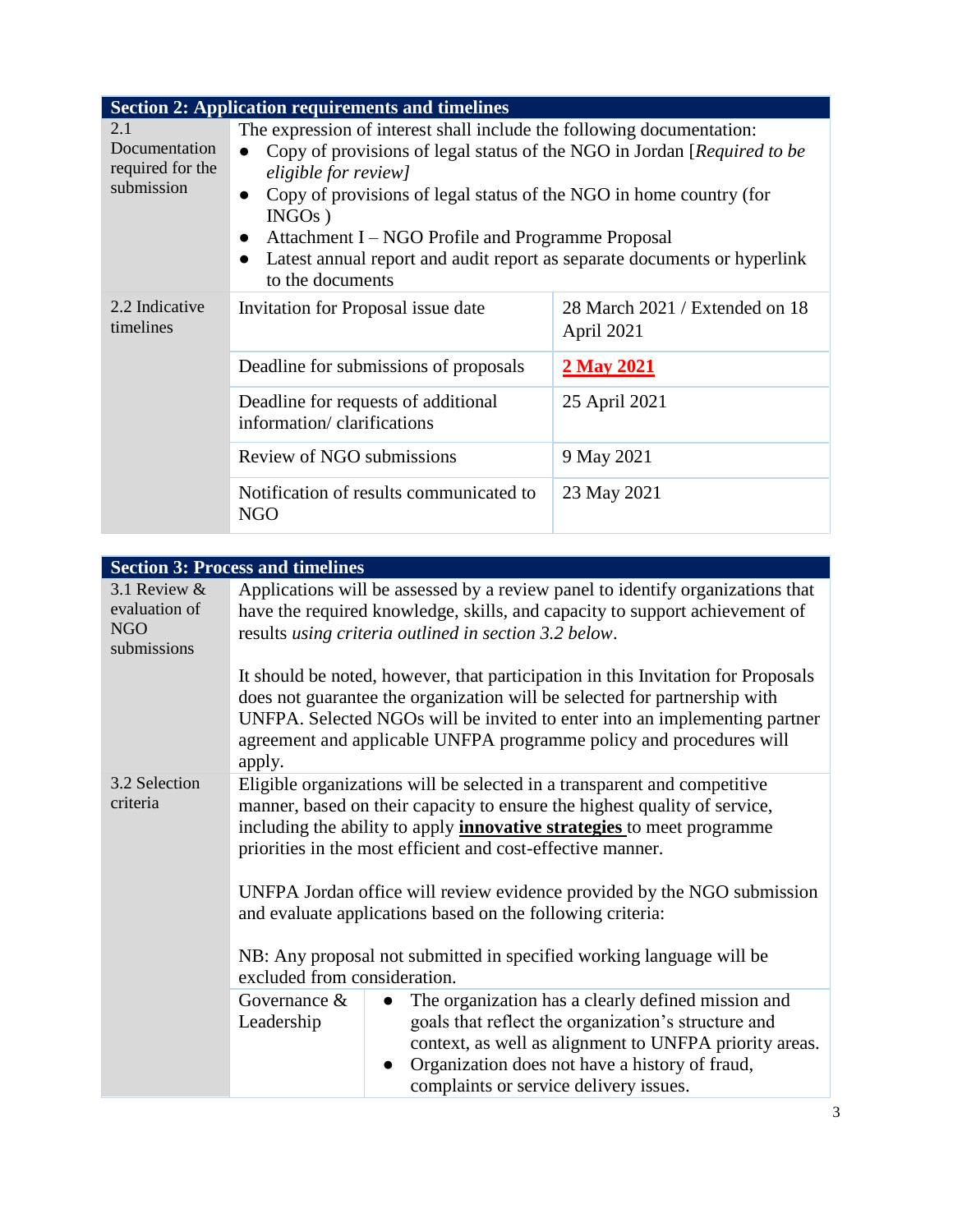|                                             | Human<br>Resource               | Organization has sufficient staff resources and<br>$\bullet$<br>technical expertise to implement the proposed<br>activities.<br>Organization does not have conflicts of interest with<br>$\bullet$<br>UNFPA or its personnel that cannot be effectively<br>mitigated.                                                                                                                                                                                                                                                                                                                                                                                                                                                                                                                                                                                                                                               |
|---------------------------------------------|---------------------------------|---------------------------------------------------------------------------------------------------------------------------------------------------------------------------------------------------------------------------------------------------------------------------------------------------------------------------------------------------------------------------------------------------------------------------------------------------------------------------------------------------------------------------------------------------------------------------------------------------------------------------------------------------------------------------------------------------------------------------------------------------------------------------------------------------------------------------------------------------------------------------------------------------------------------|
|                                             | Comparative<br>Advantage        | The organization comes up with innovative "out of the<br>$\bullet$<br>box" ideas/ solutions .<br>The organization's mission and/or strategic plan<br>focuses on at least one of the UNFPA's programme<br>areas.<br>The organization has experience in the country or field<br>$\bullet$<br>and enjoys prominence in areas related to UNFPA's<br>mandate.<br>The organization has a proven track record in<br>$\bullet$<br>implementing similar activities and is seen as credible<br>by its stakeholders and partners.<br>The organization has relevant community presence<br>and ability to reach the target audience; especially<br>vulnerable populations and hard-to-reach areas.<br>The organization can showcase previous experience in<br>$\bullet$<br>facilitating sexual and reproductive health and rights<br>initiatives, adolescents led and/or youth led structures,<br>spaces, networks or platforms. |
|                                             | Monitoring                      | The organization has systems and tools in place to<br>$\bullet$<br>systematically collect, analyse and use programme<br>monitoring data                                                                                                                                                                                                                                                                                                                                                                                                                                                                                                                                                                                                                                                                                                                                                                             |
|                                             | Partnerships                    | The organization has established partnerships with the<br>$\bullet$<br>government and other relevant local, international and<br>private sector entities.                                                                                                                                                                                                                                                                                                                                                                                                                                                                                                                                                                                                                                                                                                                                                           |
|                                             | Environmental<br>Considerations | The organization has established policies or practices<br>to reduce the environmental impact of its activities. If<br>no policies exist, the organization must not have a<br>history of its activities causing negative impact to the<br>environment.                                                                                                                                                                                                                                                                                                                                                                                                                                                                                                                                                                                                                                                               |
| 3.3 Prospective<br>partnership<br>agreement |                                 | UNFPA will inform all applicants of the outcome of their submissions in<br>writing to the email/ postal address indicated in the NGO submission.                                                                                                                                                                                                                                                                                                                                                                                                                                                                                                                                                                                                                                                                                                                                                                    |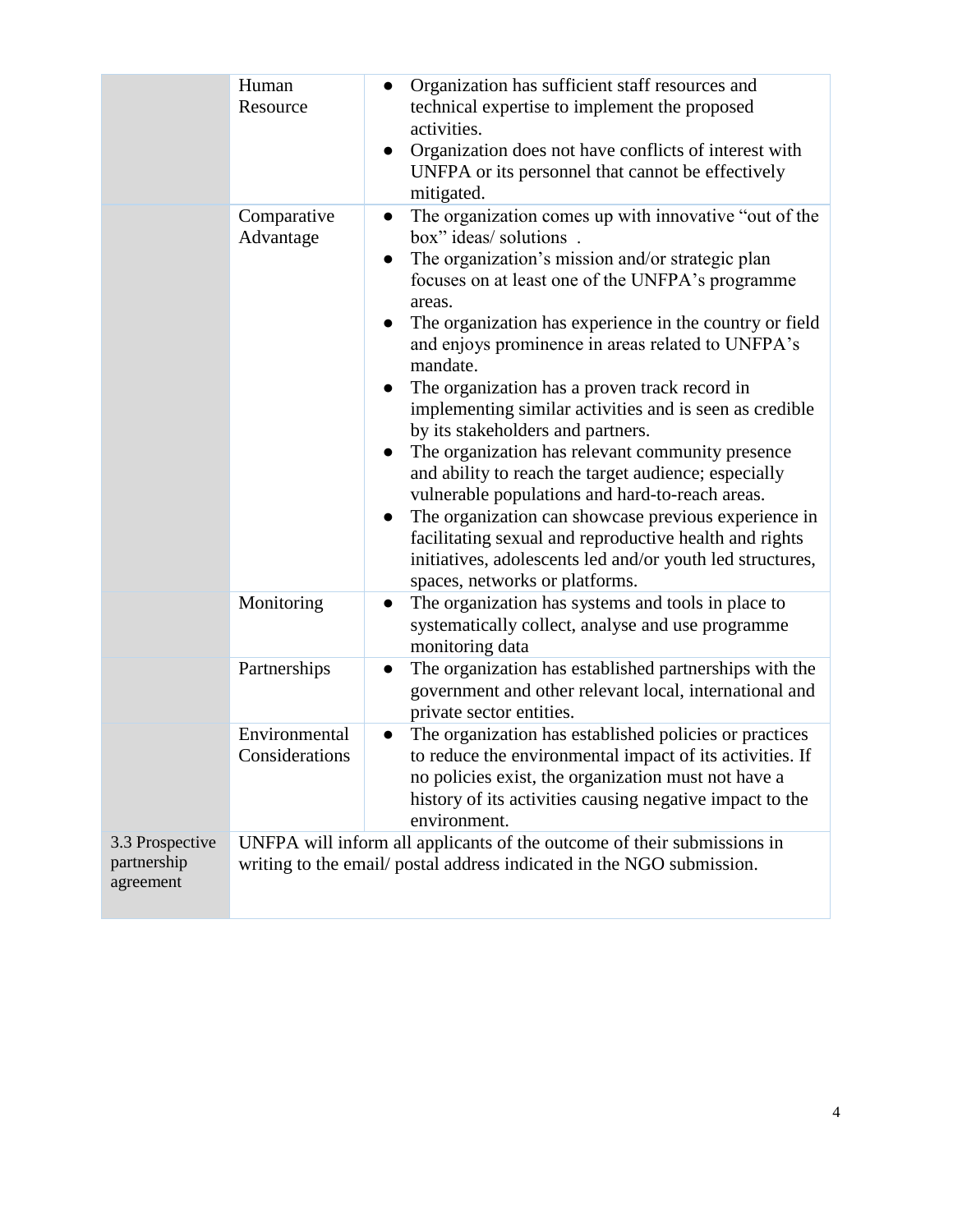## **Attachment I: NGO Profile and Programme Proposal (To be completed by NGO submitting proposal)**

The purpose of this proposal is to provide the following information: a) overview of the NGO, b) an outline of the activities the NGO is proposing to partner with UNFPA and c) provide UNFPA with sufficient evidence to show it meets the criteria outlined in section 3.2 of the IFP.

Information provided in this form will be used to inform the review and evaluation of NGO submissions as outlined in the Invitation for Proposals.

|                             | Section A. INGO Identification                   |  |
|-----------------------------|--------------------------------------------------|--|
| A.1                         | Organization name                                |  |
| Organization<br>information | Address                                          |  |
|                             | Website                                          |  |
| A.2 Contact                 | Name                                             |  |
| information                 | Title/Function                                   |  |
|                             | Telephone                                        |  |
|                             | Email                                            |  |
|                             | Are you registered in                            |  |
|                             | the United Nations                               |  |
|                             | <b>Partner Portal?</b>                           |  |
| A.3 Conflict                | To your knowledge, do                            |  |
| of interest                 | any staff members of                             |  |
| statement                   | your organization have                           |  |
|                             | personal or financial                            |  |
|                             | relationships with any<br>staff of UNFPA, or any |  |
|                             | other conflicts of                               |  |
|                             | interest with this                               |  |
|                             | programme or UNFPA?                              |  |
|                             | If so, please explain.                           |  |
| A.4. Fraud                  | Does your organization                           |  |
| statement                   | have fraud prevention                            |  |
|                             | policies and practices in                        |  |
|                             | place?                                           |  |

# **Section A. NGO Identification**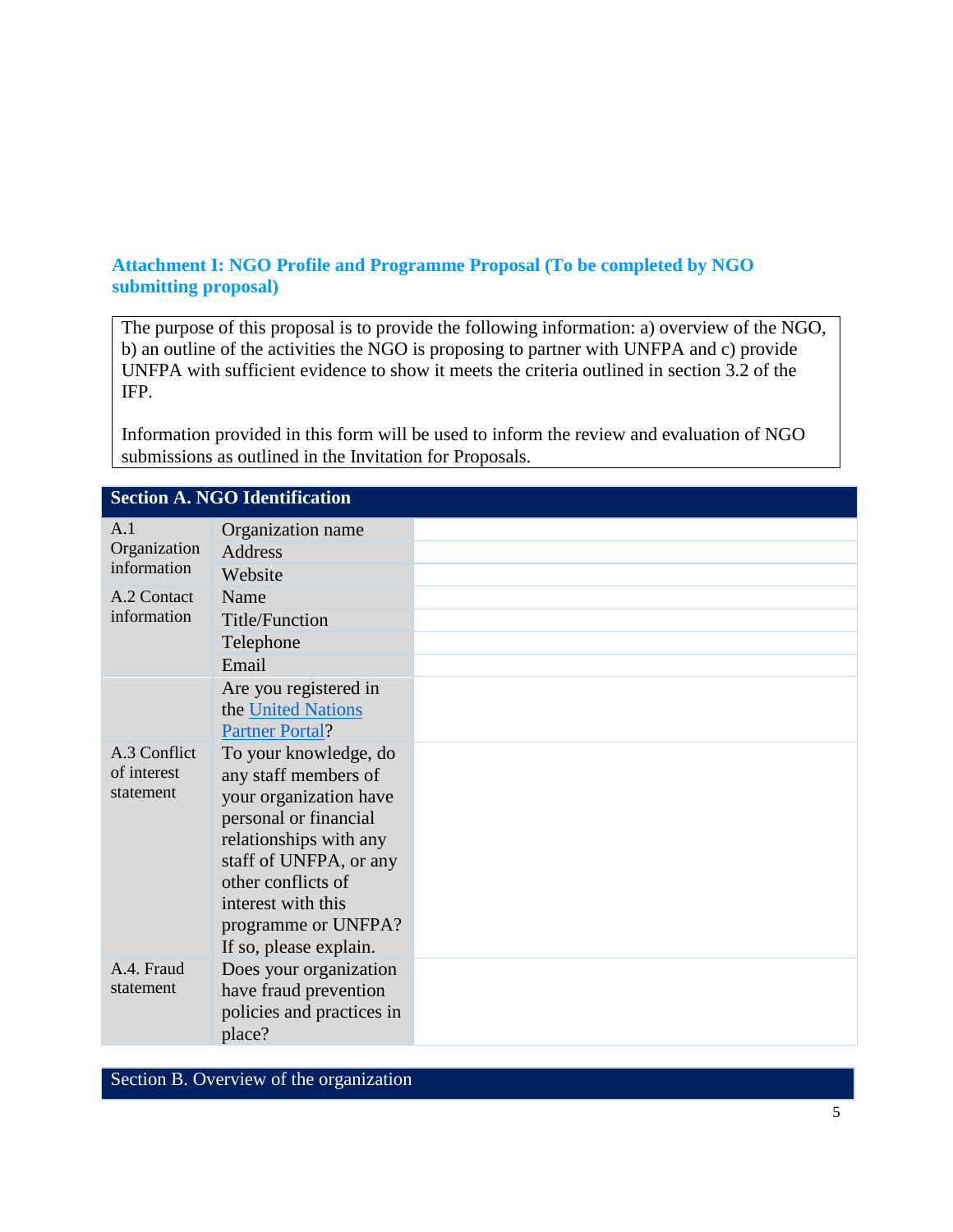| <b>B.1</b> Annual<br>budget                                                               | Size of annual<br>budget (previous<br>year, USD)                                                                                                                                                                                                                                                                  |                                                                                    |
|-------------------------------------------------------------------------------------------|-------------------------------------------------------------------------------------------------------------------------------------------------------------------------------------------------------------------------------------------------------------------------------------------------------------------|------------------------------------------------------------------------------------|
|                                                                                           | Source of funding                                                                                                                                                                                                                                                                                                 | Outline funding base, including local, international, and<br>private sector donors |
|                                                                                           | Main funding<br>partners/donors                                                                                                                                                                                                                                                                                   |                                                                                    |
| <b>B.2 Staff</b><br>capacity                                                              |                                                                                                                                                                                                                                                                                                                   | List of number and key functions of core organization staff                        |
|                                                                                           |                                                                                                                                                                                                                                                                                                                   |                                                                                    |
| <b>B.3 NGO</b><br>mandate and<br>background                                               | UNFPA's mandate.                                                                                                                                                                                                                                                                                                  | Outline the organization's mandate and field of work, and how it aligns to         |
| <b>B.4</b> Available<br>expertise and<br>specialists                                      | Outline the distinctive technical capacity of the organization to achieve results<br>in the proposed programmatic area                                                                                                                                                                                            |                                                                                    |
| <b>B.5</b> Experience<br>in proposed area<br>of work                                      | Outline of type/scope and key results achieved in proposed programmatic area<br>in recent years, including any recognition received at local $\ell$ global level for<br>the work in the proposed area. Include a summary experience in Jordan and<br>prior experience with any organization of the United Nations |                                                                                    |
| <b>B.6</b> Knowledge<br>of the local<br>context/<br>Accessibility to<br>target population | Outline of presence and community relations in the location( $s$ ) the activities<br>will be implemented in: include access to vulnerable populations and hard-to-<br>reach areas, if any)                                                                                                                        |                                                                                    |
| <b>B.7 Credibility</b>                                                                    | other key stakeholders/partners?                                                                                                                                                                                                                                                                                  | To what extent is the NGO recognized as credible by the government, and/or         |
| <b>B.8</b> Monitoring                                                                     | Outline the systems in place (policies, procedures, guidelines, and other tools)<br>that systematically collect, analyse and use programme monitoring data                                                                                                                                                        |                                                                                    |

| Section C. Proposal overview                            |                                                        |
|---------------------------------------------------------|--------------------------------------------------------|
| C.1 Programme<br>title                                  |                                                        |
| C.2 Results to<br>which the<br>programme<br>contributes | Refer to Section 1.3 of the Invitation for Proposal    |
| C.3 Proposed<br>programme<br>duration                   | Duration of 1 year (From $06/2021$ to end of May/2022) |
| C.4 Proposed<br>Programme<br>budget                     |                                                        |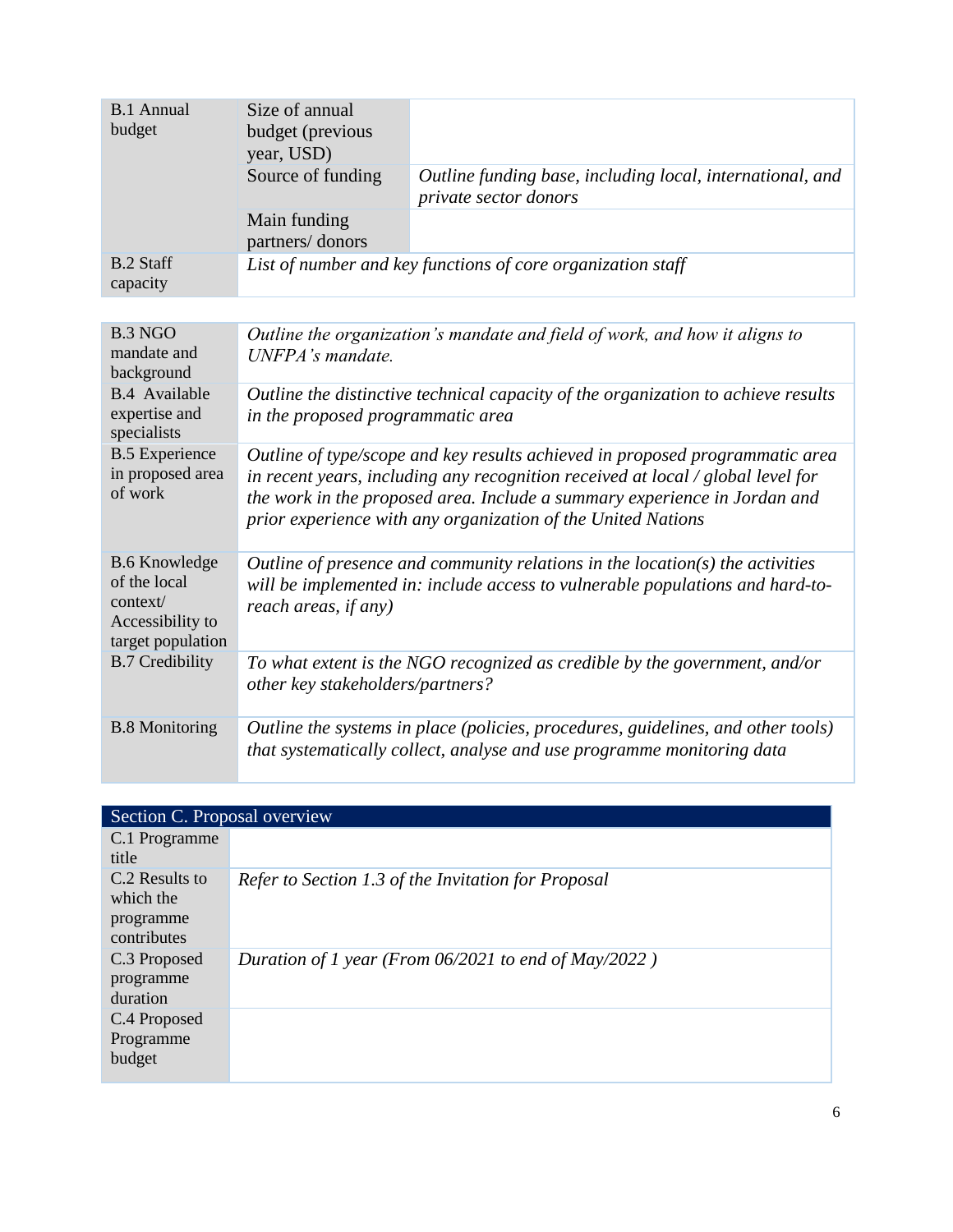|                                                                     | Section D. Proposed interventions and activities to achieve intended results                                                                                 |
|---------------------------------------------------------------------|--------------------------------------------------------------------------------------------------------------------------------------------------------------|
| D.1 Programme<br>Summary                                            | This section should provide a brief summary of the programme.                                                                                                |
|                                                                     | It should include a problem statement, the context and the rationale for the<br>Programme:                                                                   |
|                                                                     | • Overview of the existing problem;<br>• How the problem is linked to global/regional/national priorities and                                                |
|                                                                     | policies; and                                                                                                                                                |
|                                                                     | • The relevance of the programme in addressing problem identified                                                                                            |
| D.2<br>Organizational<br>background and<br>capacity to<br>implement | This section should briefly explain why the proposing organization has the<br>experience, capacity and commitment to successfully implement the<br>workplan. |
| D.3 Expected<br>results                                             | "What" this programme will achieve - programme objectives and expected<br>results                                                                            |
| D.4 Description<br>of activities and                                | This section includes a detailed description of budgeted activities to be<br>undertaken to produce the expected results. Clear linkages between              |
| budget                                                              | activities and results must be indicated. The applicant should include a<br>separate excel spreadsheet with full details of activities and associated        |
| D.5 Gender,                                                         | budget.<br>Explain briefly the practical measures taken in the programme to address                                                                          |
| Equity and<br>Sustainability<br>(optional)                          | gender, equity and sustainability considerations                                                                                                             |
| D.6<br>Environmental<br>impact                                      | Outline the likely environmental impact of the programme, if any.                                                                                            |
| D.7 Other                                                           | This section outlines other partners who have a role in programme                                                                                            |
| partners<br>involved                                                | implementation, including potential sub-contractees and other organization<br>providing technical and financial support for the programme                    |
| D.8 NGO<br>contribution                                             | This section briefly outlines the partner specific contribution to the<br>programme (monetary or in-kind)                                                    |
| D.9 Additional<br>documentation                                     | Additional documentation can be mentioned here for reference                                                                                                 |

| Section E. Programme Risks and Monitoring |                                                                                                                                                                                                                                                                                         |  |
|-------------------------------------------|-----------------------------------------------------------------------------------------------------------------------------------------------------------------------------------------------------------------------------------------------------------------------------------------|--|
| E.1 Risks                                 | Identify major risk factors that could result in the proposed activities not<br>being successfully implemented and any key assumptions on which the<br>proposed intervention is based. Include any actions the organization will<br>undertake to address/reduce identified risk $(s)$ . |  |
| E.2 Monitoring                            | This section briefly outlines the monitoring activities                                                                                                                                                                                                                                 |  |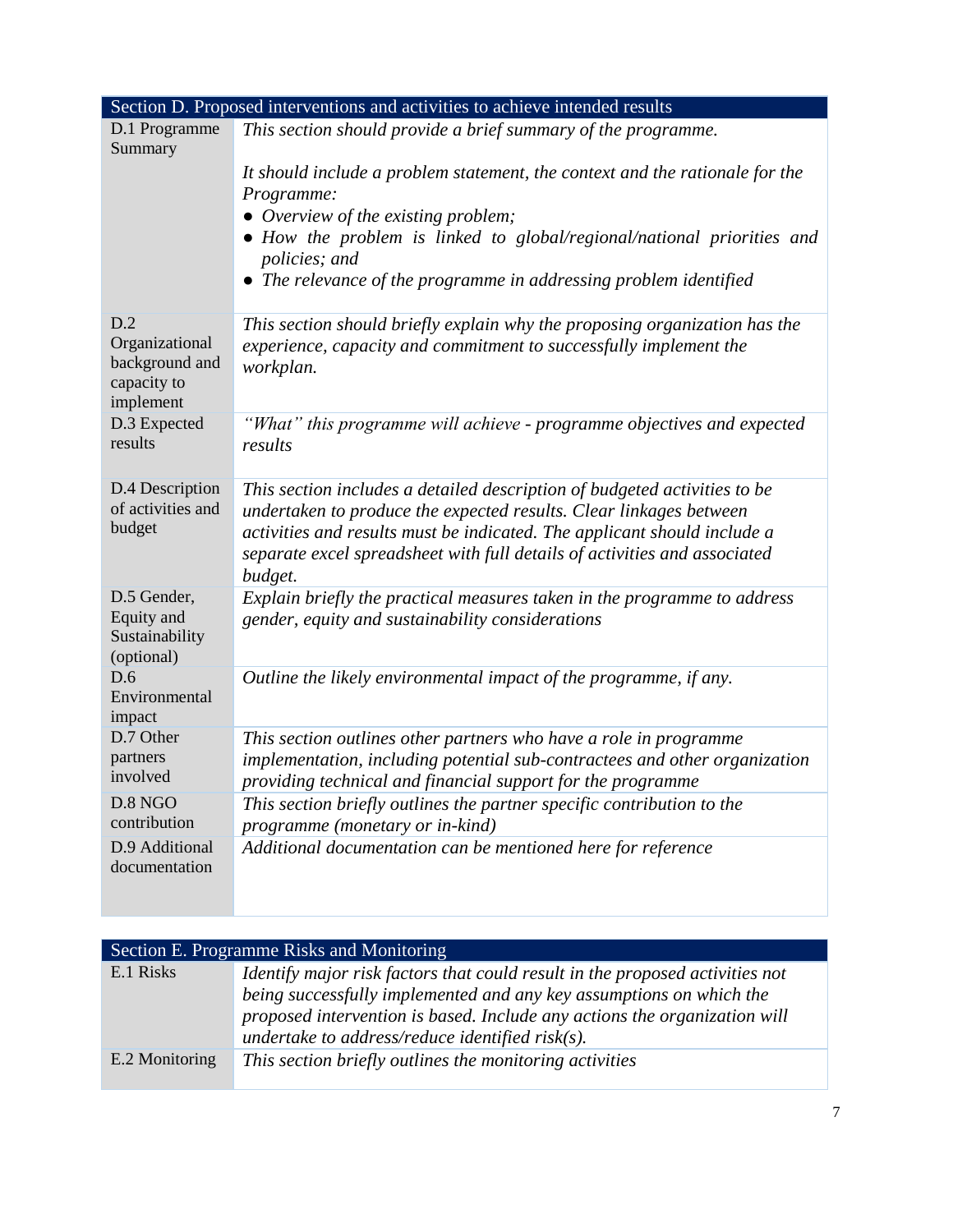| Section G. Preventing Sexual Exploitation and Abuse (PSEA) Capacity Assessment<br>Please note, the results of this assessment may be shared with other United Nations entities |                                                                                                                                                                                                                                                                                                                                                                                                                                                                                                                                                                                                      |  |
|--------------------------------------------------------------------------------------------------------------------------------------------------------------------------------|------------------------------------------------------------------------------------------------------------------------------------------------------------------------------------------------------------------------------------------------------------------------------------------------------------------------------------------------------------------------------------------------------------------------------------------------------------------------------------------------------------------------------------------------------------------------------------------------------|--|
| G.0 Preliminary<br>Screening                                                                                                                                                   | Does the organization have direct contact with beneficiaries?<br>Yes $\square$<br>No $\square$<br>If your response is no, stop here and do not complete this section. However,<br>please note if your organization begins working with beneficiaries at a later<br>date, UNFPA will require your organization to fill out a self-assessment.<br>If yes, please continue.                                                                                                                                                                                                                             |  |
|                                                                                                                                                                                | Has the organization's PSEA capacity been assessed by a UN entity in the<br>last 5 years?<br>Yes $\Box$ If yes, share the assessment rating and supporting documentation<br>with UNFPA and do not complete this section.<br>No $\Box$ If no, complete G.1 through G.8                                                                                                                                                                                                                                                                                                                                |  |
| G.1 Policy<br>Requirement                                                                                                                                                      | Please provide supporting documentation for any fields marked "Yes".<br>Your organization has a policy document on PSEA. At a minimum, this<br>document should include a written undertaking that the partner accepts the<br>standards of conduct listed in section 3 of the ST/SGB/2003/13.<br>No $\Box$<br>Yes $\Box$<br>Supporting documentation may include:<br>Code of Conduct (internal or interagency)<br>$\bullet$<br>PSEA policy<br>$\bullet$<br>Documentation of standard procedures for all personnel to receive/sign<br>$\bullet$<br>PSEA policy<br>Other (please specify):<br>$\bullet$ |  |
| G.2 Subcontracting                                                                                                                                                             | Your organization's contracts and partnership agreements include a standard<br>clause requiring sub-contractors to adopt policies that prohibit SEA and to<br>take measures to prevent and respond to SEA.<br>Yes $\Box$<br>No $\square$<br>$N/A \Box$                                                                                                                                                                                                                                                                                                                                               |  |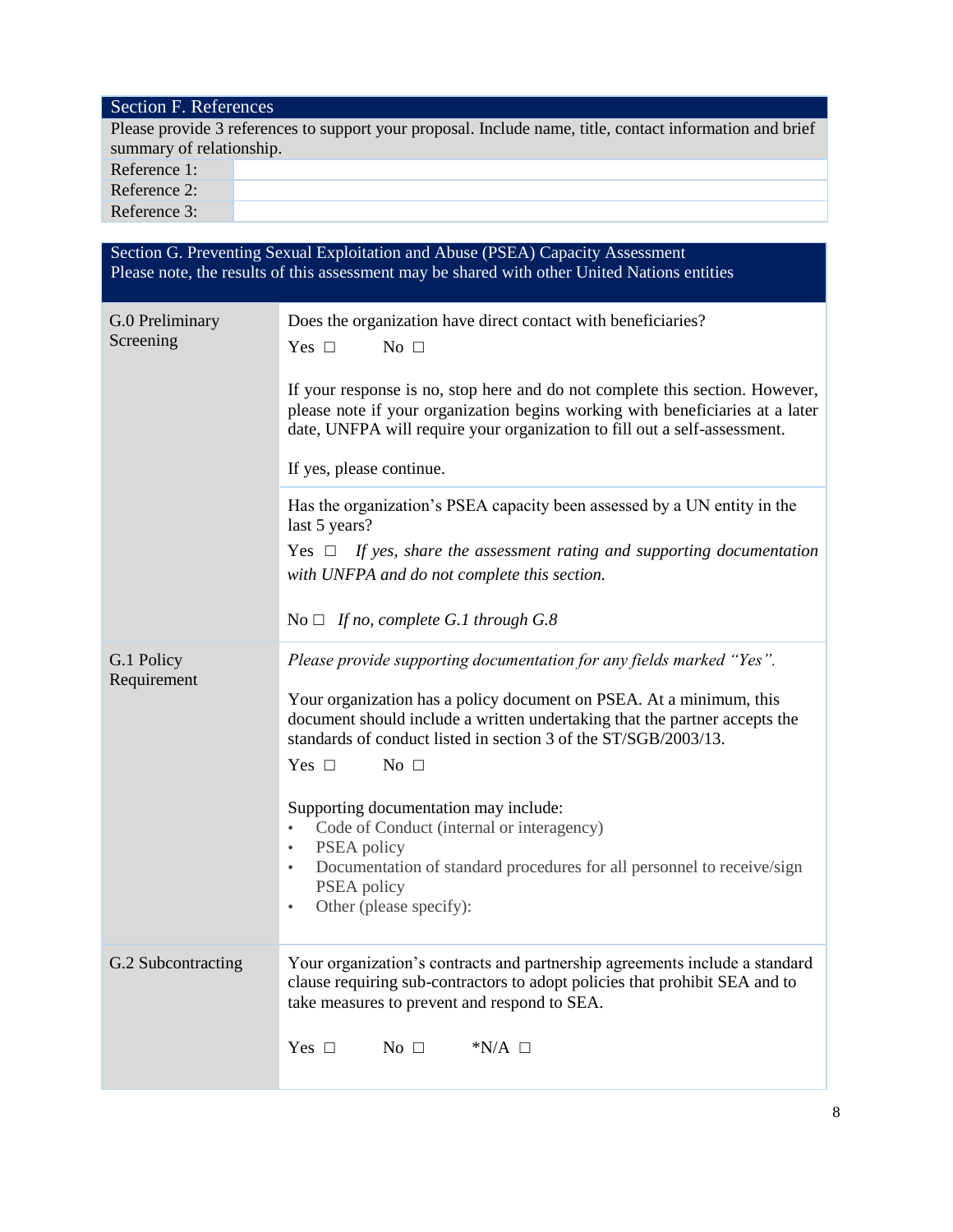|                 | Supporting documentation may include:<br>Contracts/partnership agreements for sub-contractors<br>Other (please specify):<br>$\bullet$<br>* Please Note: If the partner notes that it does not have subcontractors in the<br>self-assessment this core standard is not applicable and UNFPA will assess<br>this core standard as N/A. However, if this situation changes and the same<br>partner subsequently subcontracts activities to another entity, this would<br>warrant a re-assessment.                                                                                                                                                                                                                                                                                                                   |
|-----------------|------------------------------------------------------------------------------------------------------------------------------------------------------------------------------------------------------------------------------------------------------------------------------------------------------------------------------------------------------------------------------------------------------------------------------------------------------------------------------------------------------------------------------------------------------------------------------------------------------------------------------------------------------------------------------------------------------------------------------------------------------------------------------------------------------------------|
| G.3 Recruitment | Your organization has a systematic vetting procedure in place for job<br>candidates through proper screening. This must include, at minimum,<br>reference checks for sexual misconduct and a self-declaration by the job<br>candidate, confirming that they have never been subject to sanctions<br>(disciplinary, administrative or criminal) arising from an investigation in<br>relation to SEA, or left employment pending investigation and refused to<br>cooperate in such an investigation.<br>Yes $\square$<br>No $\square$<br>Supporting documentation may include:<br>Reference check template including check for sexual misconduct<br>$\bullet$<br>(including reference from previous employers and self-declaration)<br>Recruitment procedures<br>$\bullet$<br>Other (please specify):<br>$\bullet$ |
| G.4 Training    | Your organization holds mandatory trainings (online or in-person) for all IP<br>employees and associated personnel <sup>1</sup> (herein "personnel") on PSEA and<br>relevant procedures. The training should, at a minimum include:<br>1) a definition of SEA (that is aligned with the UN's definition);<br>2) an explanation on prohibition of SEA; and<br>3) actions that personnel are required to take (i.e. prompt reporting of<br>allegations and referral of victims).<br>No $\square$<br>Yes $\Box$<br>Supporting documentation may include:<br>Training package<br>Attendance sheets<br>$\bullet$<br>Training certificates<br>$\bullet$<br>Other (please specify):<br>$\bullet$                                                                                                                        |
| G.5 Reporting   | Your organization has mechanisms and procedures for personnel, recipients<br>of assistance and communities, including children, to report SEA allegations<br>that comply with core standards for reporting (i.e. safety, confidentiality,<br>transparency, accessibility).                                                                                                                                                                                                                                                                                                                                                                                                                                                                                                                                       |

l

<sup>1</sup> Associated personnel include sub-contractors, consultants, interns or volunteers and others associated with or working on behalf of the Partner.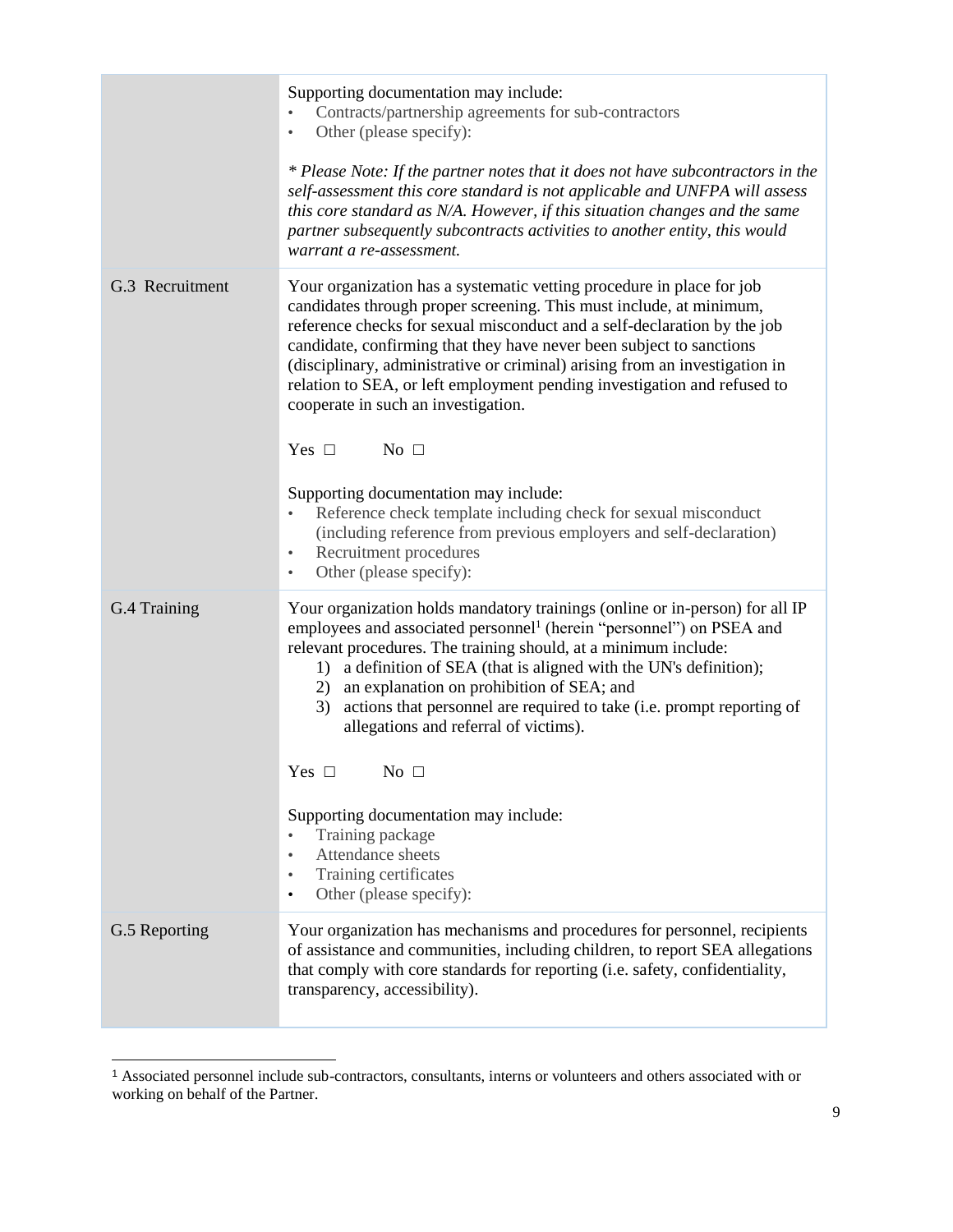|                                   | $Yes \Box$ No $\Box$                                                                                                                                                                                                                                                                                                                                                                                                                         |
|-----------------------------------|----------------------------------------------------------------------------------------------------------------------------------------------------------------------------------------------------------------------------------------------------------------------------------------------------------------------------------------------------------------------------------------------------------------------------------------------|
|                                   | Supporting documentation may include:<br>Internal Complaints and Feedback Mechanism<br>$\bullet$<br>Participation in joint reporting mechanisms<br>$\bullet$<br>Communication materials<br>$\bullet$<br>PSEA awareness-raising plan<br>$\bullet$<br>Description of reporting mechanism<br>$\bullet$<br>Whistle-blower policy<br>$\bullet$<br>Other (please specify):<br>$\bullet$                                                            |
| G.6 Assistance                    | Your organization has a system to refer SEA victims to locally available<br>support services, based on their needs and consent. This can include actively<br>contributing to in-country PSEA networks and/or GBV systems (where<br>applicable) and/or referral pathways at an inter-agency level.<br>$Yes \Box$ No $\Box$                                                                                                                    |
|                                   | Supporting documentation may include:<br>Internal or Interagency referral pathway<br>$\bullet$<br>List of Available service providers<br>$\bullet$<br>Description of referral or Standard Operation Procedure (SOP)<br>$\bullet$<br>Referral form for survivors of GBV/SEA<br>$\bullet$<br>Guidelines on victim assistance and/or training on GBV and GBV case<br>$\bullet$<br>management principles<br>Other (please specify):<br>$\bullet$ |
| G.7 Investigations                | Your organization has a process for investigation of allegations of SEA and<br>can provide evidence. This may include a referral system for investigations<br>where in-house capacity does not exist.<br>$Yes \Box$ No $\Box$                                                                                                                                                                                                                |
|                                   | Supporting documentation may include:<br>Written process for review of SEA allegations<br>$\bullet$<br>Dedicated resources for investigation(s) and/or commitment of partner<br>$\bullet$<br>for support<br>PSEA investigation policy/procedures<br>$\bullet$<br>Contract with professional investigative service<br>$\bullet$<br>Other (please specify):<br>٠                                                                               |
| G.8 Corrective<br><b>Measures</b> | Your organization has taken appropriate corrective action in response to SEA<br>allegations, if any.                                                                                                                                                                                                                                                                                                                                         |
|                                   | Yes $\Box$<br>No $\square$<br>$N/A \Box$<br>Supporting documentation may include:                                                                                                                                                                                                                                                                                                                                                            |